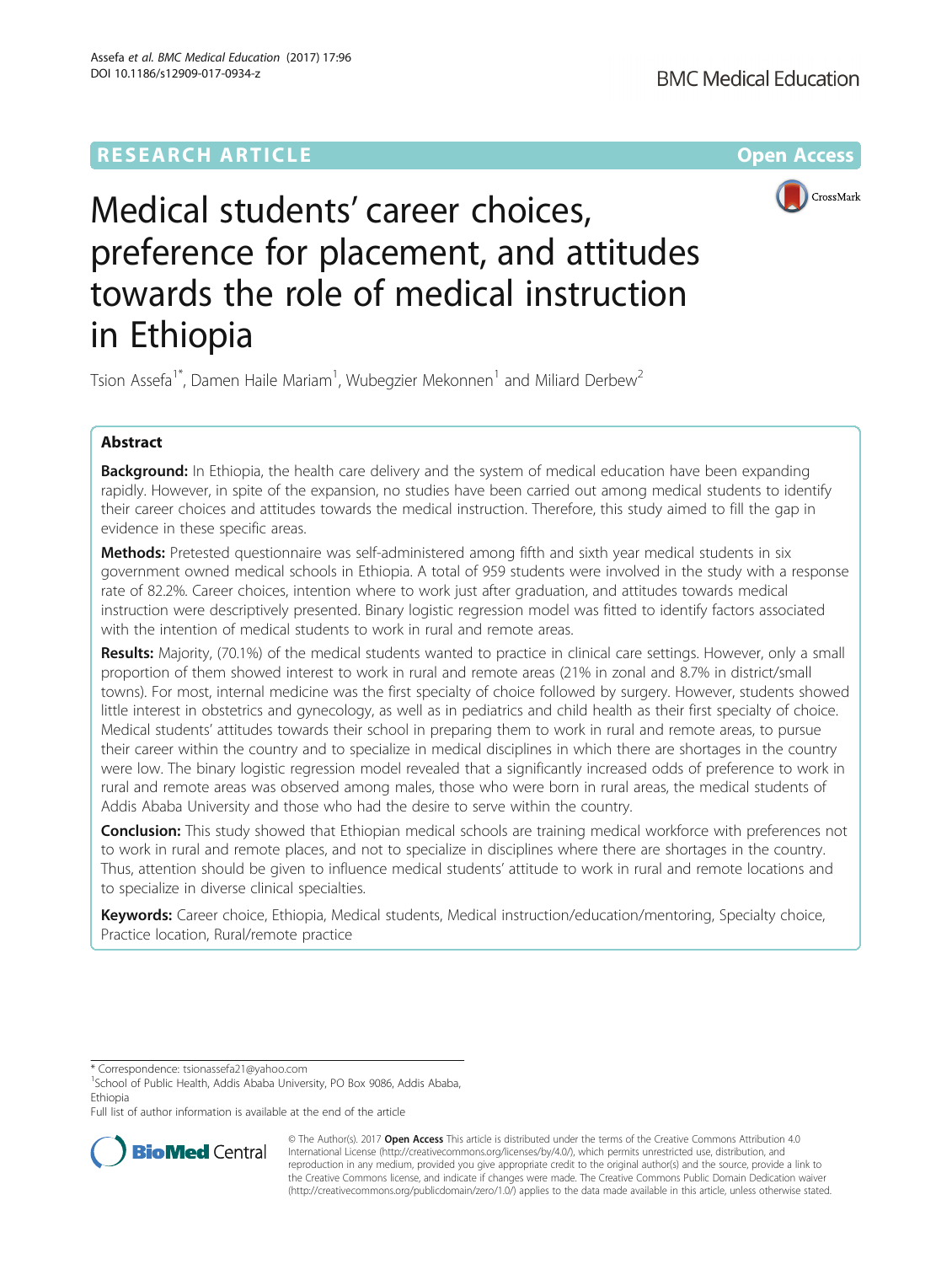# Background

Health workforce education and training is a complex investment, which align education, finance, labor market and policies [\[1](#page-8-0), [2\]](#page-8-0). In this regard, however, many lowincome countries including Ethiopia face significant challenges to train medical doctors [\[3](#page-8-0)–[5](#page-8-0)]. Most medical schools have limited residency programs to satisfy the postgraduate career preference, limited role on current and future possibilities (enhancing participation for collective and individual learning) including in providing career and social orientations to medical students [[3, 6](#page-8-0), [7](#page-8-0)]. On the other hand, medical students have misunderstandings about the wider picture of medical profession and their personal learning plans [\[8](#page-8-0), [9](#page-8-0)].

For several years, expansion and development in medical education in Ethiopia was very slow given the fast growing population along with increasing health care demands. However, addressing community health needs were the prime intention of the medical education program since the 1960s, when the country's first medical faculty was opened with a slogan of "the clinical training and internship must be related to the needs of Ethiopia" [[10\]](#page-8-0). To date, however, the medical doctors are not available in the communities of rural and remote inhabitants [\[11](#page-8-0)–[14](#page-8-0)]. Furthermore, the needs of the medical graduates do not seem to have been addressed, given that many of them have left the country and significant proportion of medical students also intend to leave [[15, 16\]](#page-8-0).

In professional life, career preferences and choices depend upon different interlinked factors [[8, 17, 18](#page-8-0)]. These include the characteristics of [1] medical schools such as curriculum, orientation to students on career and socialization, recruitment of medical students, faculty values and institutional culture; (2) the characteristics of students such as age, gender, geography and study year; (3) the student values including marital status, academic performance, and attitudes; (4) needs to satisfy for instance expected salary, career options, intellectual satisfaction and workload; (5) perception on specialty characteristics such as availability of positions, and experience during the medical schools; and (6) perception of opportunities such as emigration and working abroad. Figure 1, illustrates the theoretical framework and the interaction among the interlinked factors with career choice [\[8](#page-8-0), [18](#page-8-0)].

Strengthening medical education is the best strategy to address shortages and distribution of physicians for health care service provision in rural and remote areas. Thus, evidences suggest that the need for putting in place appropriate education and training policies in high-income and low-income countries. For high-income countries not to rely on emigrant physicians [[19](#page-8-0)]; whereas for low-income countries there is a need to retain medical doctors along with strengthening the system of medical education for delivering health care to the rural population and underserved areas [\[2](#page-8-0), [20\]](#page-8-0). Retention issues are also important in low-income countries since many of their medical graduates want to migrate and pursue their careers abroad [[21](#page-8-0)]. The situation in Ethiopia is not different in this regard despite the limitations of evidences [\[15\]](#page-8-0).

Understanding medical students' career preference and intentions where to practice just after graduation is crucial for designing suitable medical school curricula and responding for the requirements of the medical workforce at different stages of their professional life. Therefore, this

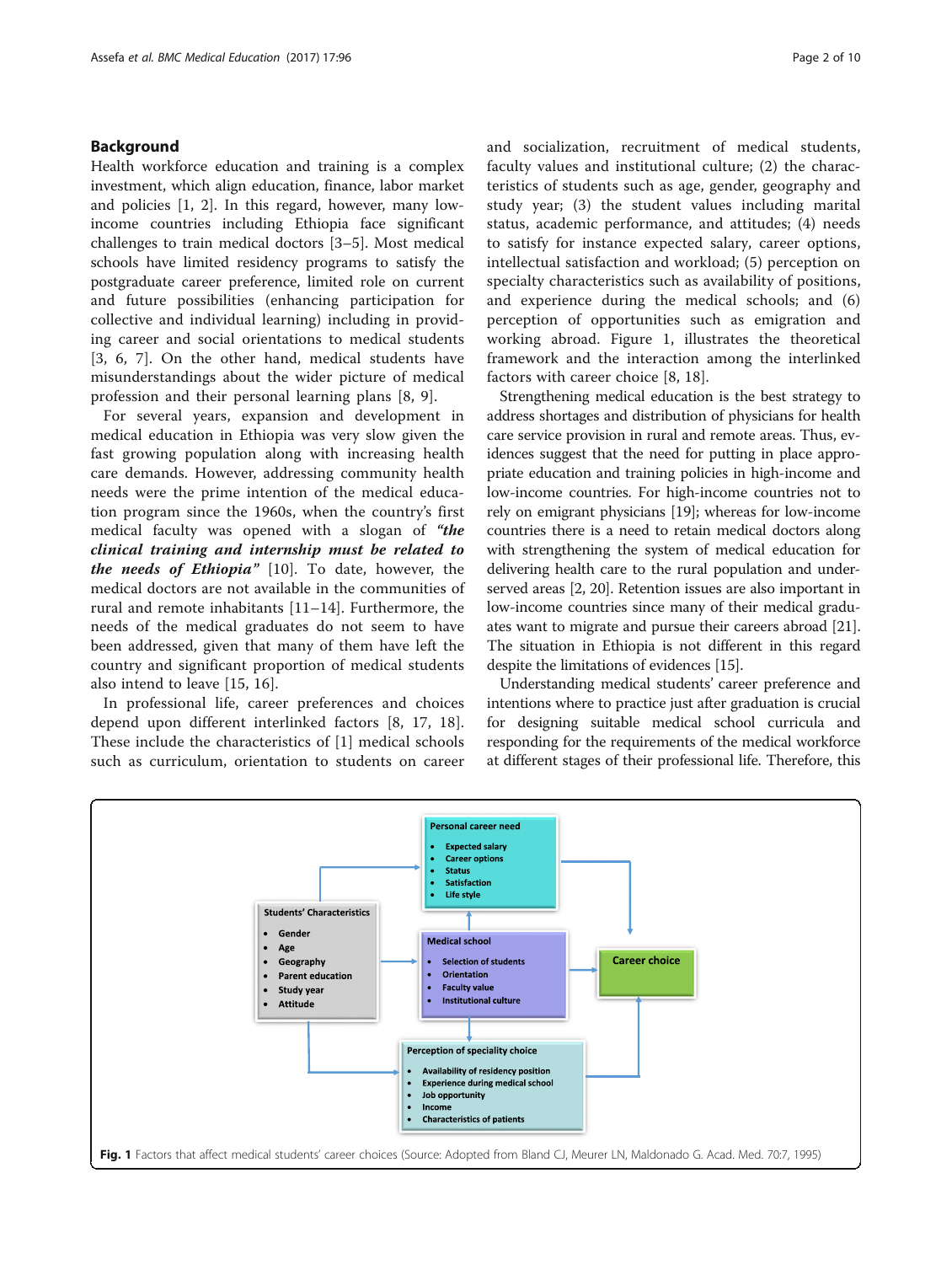study aimed to examine medical students' career choices and attitudes towards medical instruction in preparing the medical students to work in rural and remote locations of Ethiopia.

# Methods

# Setting

Ethiopia has nine regional states and two city administrative councils. The regional states are subdivided into zonal, district (woreda) and kebele (the lowest) structural administrative units. The country has a population of 92 million, of which about 80% reside in rural areas [\[11\]](#page-8-0).

In addition, the health service delivery is organized into three-tier system. The first level/district health system, comprises of primary hospitals, health centers and health posts, while the second level includes general hospitals (also called zonal hospitals), and the third tier consists of teaching/specialized hospitals. Medical doctors in Ethiopia are deployed at all levels of hospitals, with the exception of primary hospitals for specialists [[22](#page-8-0)].

In Ethiopia, students usually join to the medical schools directly after completion of high school without previous tertiary or college level training. However, in more recent years graduates of other health science disciplines or related fields have been join to the medical schools using the so called "innovative medicine" program. The total length of undergraduate medical education in the country is 6 years.

In the country, there are about 33 universities/colleges that have undergraduate medical education program, of which five are owned by the private sector [[22](#page-8-0)]. Among the medical schools, three have longer training experience: the oldest Addis Ababa University (AAU) was established (in 1964), Gondar (in 1978), and Jimma (in 1983). Mekelle and Hawassa Universities have relatively intermediate experience in medical education (both opened in 2003). Haromaya, Bahir Dar, Arsi, Dire Dawa Universities, and St. Paul's Millennium Medical College are relatively new in medical education training. All the remaining public medical schools did not have graduating class medical students at the time of the study.

## Population

This cross-sectional survey involved undergraduate medical students who pursue their medical education in government owned higher learning institutions of Ethiopia, and was carried out between February and May 2015. In the survey, fifth year (clinical-II) and final year (internship) medical students were involved (assuming that they have thought over their future career plan than the junior ones) from six randomly selected medical schools/colleges out of the ten medical schools with eligible upper class medical students (interns and clinical-II) at the time of the study. These were Addis Ababa, Haromaya, Mekelle,

Hawassa, and Dire Dawa Universities, and St. Paul's Millennium Medical College.

## Sample size calculation

The sample size was calculated by using a single population proportion formula considering the following assumptions: proportion of medical students' intention to work abroad ( $p = 53\%$ ) [[15\]](#page-8-0), and 95% confidence interval at Z  $\alpha/2$  = 1.96 (level of significance). However, in our case given the medical schools' geographic variations, difference in students' characteristics/selection and the scope of the study to get adequate sample size for modeling and statistical analysis we used a margin of error of 3% and non-response rate of 10%. Nevertheless, about 959 completed questionnaires were returned out of 1165 questionnaires which were given for medical students that made the response rate 82.2%.

# Data collection

Pretested structured questionnaire was used to collect the data. The questionnaire was prepared by reviewing relevant literatures [[15](#page-8-0), [23](#page-8-0), [24](#page-8-0)] to gather data on (demographic characteristics, career choices and attitudes towards medical instruction). Before the actual use, senior experts in medical education and research examined the content, language and sequence including suitability to the context of the study, in addition to the pretest which was done among the medical students of Gondar (which excluded from the actual study). Finally, the revised version of the tool was self-administered by the medical students. The data collection process was facilitated by the respective medical school deans and assisted by class/group representatives.

# Measurements

The main dependent variable of the survey was medical students' intention of placement just after graduation, and the predictor variables were socio-demographic, personal and academic related characteristics. Brief description of some variables is given as follows:

Career plan/preference: was assessed using single item question with list of choices; medical students were asked to indicate their first three career choices in which they were interested in to specialize (such as internal medicine, surgery, gynecology and obstetrics, radiology and so on)

**Practice location:** refers to the intended place of practice by the medical students just after graduation. Here, practice location is categorized into two:  $0 =$  rural and remote (zonal and district hospitals, and underserved areas) and  $1 =$  urban (big cities where specialized hospitals are found).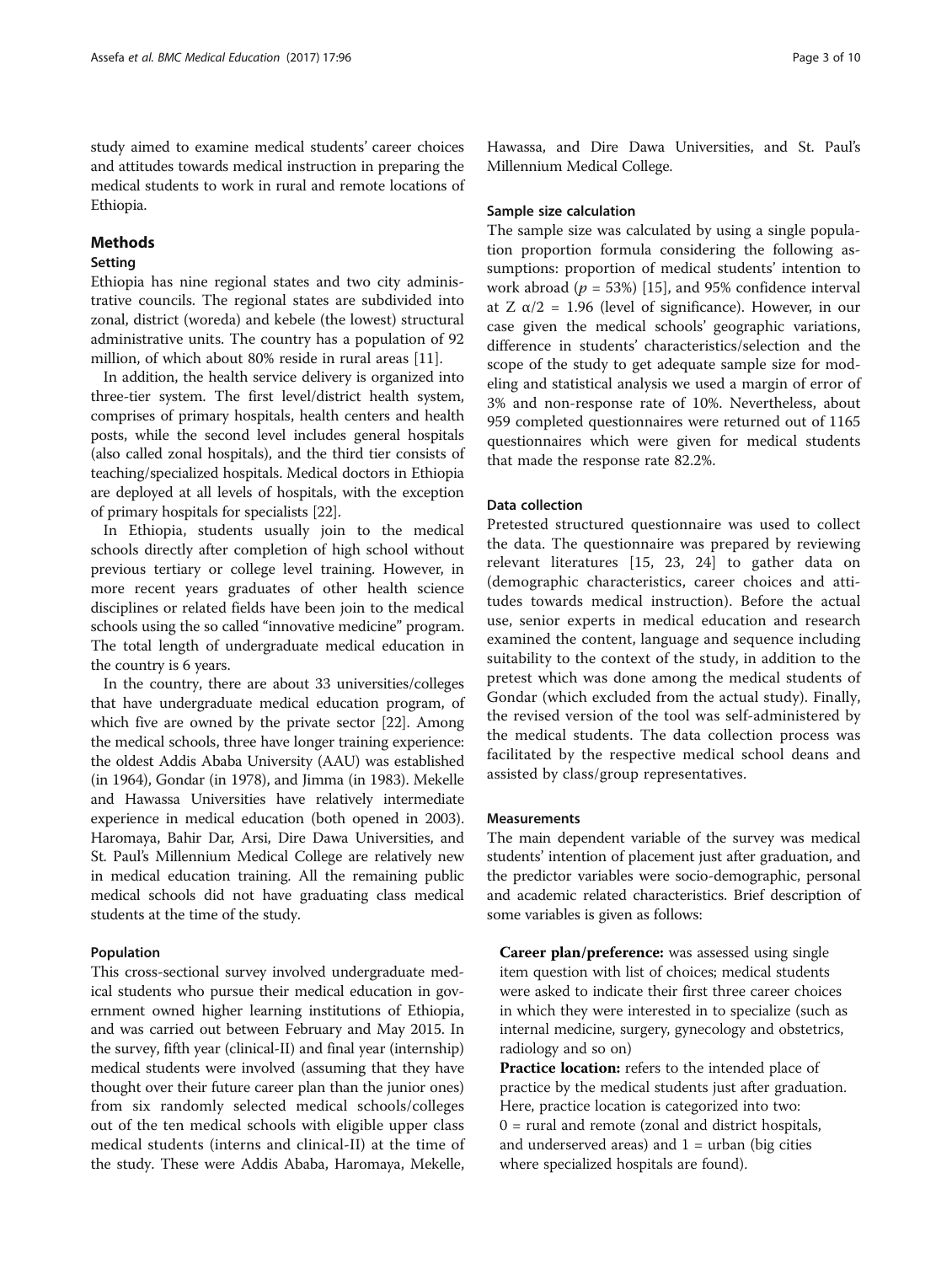Medical instruction: in the survey instrument short description was given to the medical students about the medical instruction (see the appendix). Accordingly, the medical students' attitudes towards medical instruction was measured using six multi-item questions. Each item has five category of responses (strongly disagree, disagree, neutral, agree and strongly agree). Cronbach's alpha was calculated to evaluate the reliability of the instrument for questions regarding attitudes towards medical instruction. Of six multi-item questions, five of them demonstrated strong internal consistency. For instance, the Cronbach's alpha in relation to guidance in the field of medicine was (0.88); professional development (0.85); research undertaking and ethics (0.85); the teaching-learning process (0.87); and in relation to orientation towards in country practice the Cronbach's alpha was (0.85). However, the scale on the teaching-learning environment was excluded because of low Cronbach's alpha value, 0.50 (Table [2,](#page-6-0) Additional file [1](#page-7-0)).

# Data analysis

The data were entered into EpiData version 3.1 and analyzed with SPSS version 16.0 statistical software. Demographic characteristics of medical students, career preferences, attitudes towards medical instruction were descriptively presented. However, binary logistic regression model was run to identify the predictor variables of medical student's intention to work in rural and remote areas. Initially, univariate logistic analysis was used to investigate the association between demographic, and medical education related variables with the dependent variable, students' intention to work in rural and remote areas. And finally, binary logistic regression model was fitted to identify variables that predict medical students' intention to work in rural and remote areas.

In fitting the model, the dependent variable is coded (rural and remote  $=0$  and urban  $=1$ ), including other demographic, and medical schools related variables. For instance, gender is coded (male  $= 1$  and female  $= 2$ ); place of birth: urban (regional town, and zonal town) and rural (born in district and rural village); year of study: (fifth year/C-II =1 and final year/interns =2); medical school:  $(AAU = 1$  and others  $=2$ ). In all cases,  $p < 0.05$  and 95% confidence interval was used to check statistical significance of associations. Finally, Hosmer and Lemeshow test was used to check model adequacy  $(p = 0.583)$ .

## Ethical considerations

The study received permission from the Institutional Review Board (IRB) of the College of Health Sciences, Addis Ababa University (Protocol No.043/14/Sph). The approval from AAU was also accepted for conducting the study in Haromaya, Hawassa, and M St. Paul's Millennium Medical College. In addition, ethical review boards of University of Gondar (Protocol No. R/C/S/V/P 346/2015) and Mekelle University (Protocol No. ERC 0546/2015) have reviewed the proposal and gave additional ethical permissions to conduct the study in their respective universities. Informed consent was obtained from each study participant. No personal identifier was written during data collection and summary measures were used to interpret findings.

# Results

The mean age of the study participants was  $24 + 2.7$  years and the higher proportion (56.9%) were below 25 years old. Nearly three fourth of the students, (72.2%) were males, a higher proportion (60.7%) were clinical-II (fifth year) students and the remaining were final year (interns). Also the highest proportion (46.4%) were born in big towns followed by those born in districts (17.3%), rural villages (17.4%), and zonal towns (13.6%).

Table 1, shows medical students' intended place of practice just after they graduate. The highest proportion (70.1%) of the medical students wanted to practice in clinical care settings. However, only a very small proportion of medical students were intended to work in rural and remote areas (10.8% in zonal hospitals and 5.5% in district/ primary hospitals), while the majority (44.8%) of them

Table 1 Medical students' intended places of practice just after graduation, 2015

| Variable      | Characteristics              | Frequency | Percent |
|---------------|------------------------------|-----------|---------|
| Career choice | Patient/Clinical care        | 672       | 70.1    |
|               | Academic/researcher          | 162       | 16.9    |
|               | Management                   | 76        | 7.9     |
|               | Others                       | 24        | 2.5     |
| Setting       | Academics/teaching hospitals | 430       | 44.8    |
|               | Private -clinical            | 165       | 17.2    |
|               | NGO-non-clinical             | 152       | 15.8    |
|               | Zonal hospital               | 104       | 10.8    |
|               | District hospital            | 53        | 5.5     |
|               | Management- government       | 17        | 1.8     |
|               | Others                       | 5         | 0.5     |
| Place         | Big cities                   | 387       | 40.4    |
|               | Zonal towns                  | 201       | 21.0    |
|               | Underserved                  | 113       | 11.8    |
|               | Anywhere                     | 102       | 10.6    |
|               | District capitals            | 83        | 8.7     |
|               | Do not want to practice      | 38        | 4.0     |
|               | Other                        | 5         | 0.5     |
|               |                              |           |         |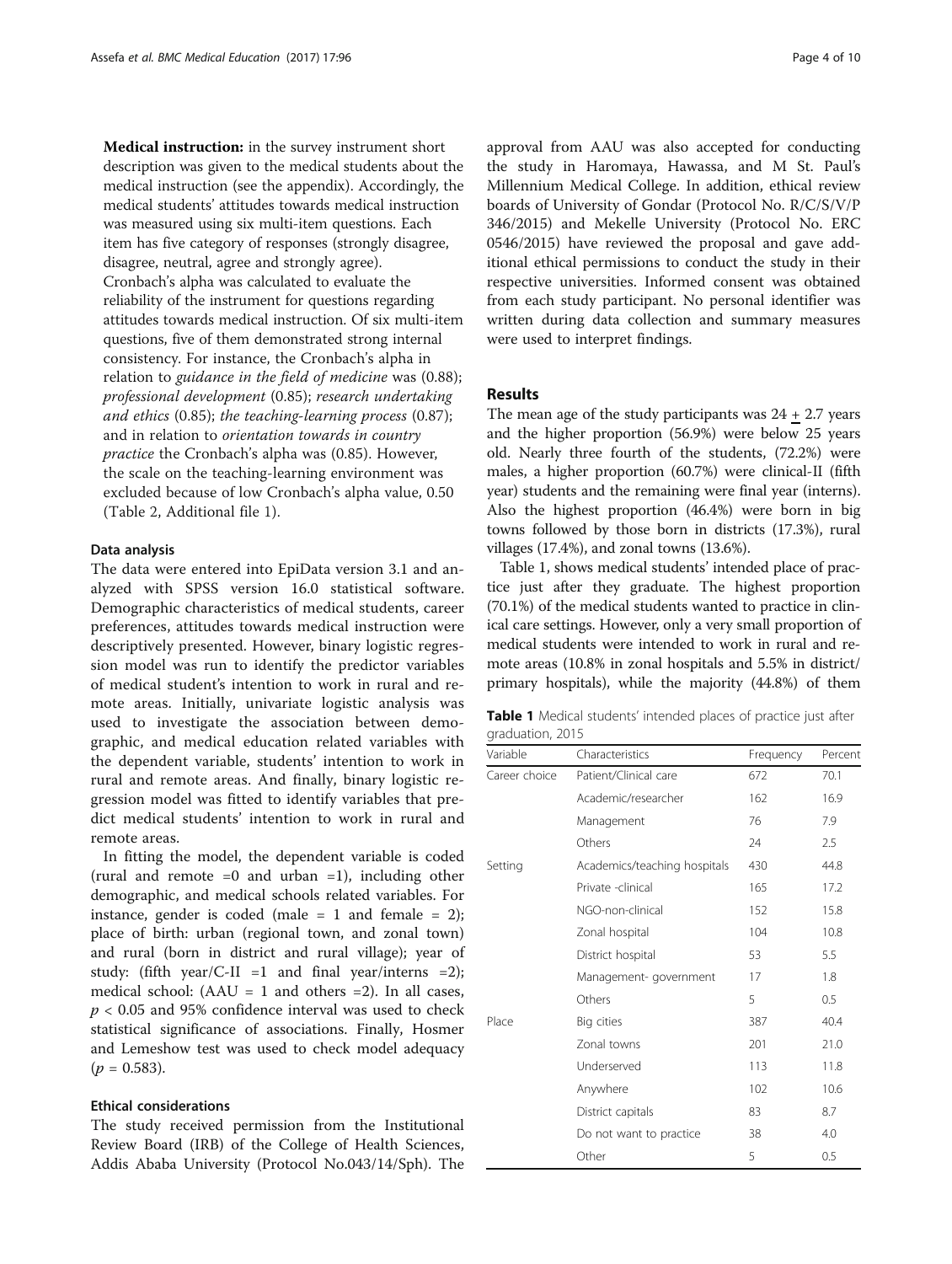were interested to work in teaching/specialized hospitals and in big cities of Ethiopia.

Figure 2, illustrates the first three selected specialties of choices for postgraduate training. Internal medicine was the first specialty of choice for (46%) of the medical students and surgery was the first for about one third, (30.0%) of the medical students. However, obstetrics and gynecology, and pediatrics and child health were the first choice only for (6.8%) and (5.5%) of the medical students, respectively. The main reasons for specialty preference were personal interest (87.6%), income potential (42%), professional prestige (29.9%), availability of positions (18.6%), and influence from instructors (15.5%) (Fig. [3](#page-5-0)).

Table [2](#page-6-0), shows medical students' attitudes and opinions towards their medical schools. On the first dimensionguidance in the field of medicine: the highest proportion (59.2%) of the medical students were strongly agreed on the positive role of medical instruction in their academic career and professional development. Similarly, the highest proportion were agreed (33.9% strongly agreed and 27.1% agreed) on the role of medical instruction to get broader insight in different medical specialties. There was also positive opinion on the role of guidance to increase awareness on professional responsibilities (36.3% strongly agreed and 30.7% agreed).

With regards to professional development: the highest proportion were agreed (41.0% strongly agreed and 39.2% agreed) as their instructors could influence their interest towards a certain clinical specialty. Besides, a reasonable proportion of medical students strongly agreed/agreed on the fact that they made their instructors role models to acquire professional skills (78.9%) and to specialize in a particular medical specialty (76.3%).

Orientation in relation to research undertaking and ethics: nearly half of the medical students (18.2% strongly agree and 30.1% agree) agreed on the role of medical schools in giving special attention to ethical issues. However, nearly one third of the medical students were not in favor of the statement 'the medical school encourage creative thinking and new discoveries'.

With regards to the teaching-learning process: the highest proportion agreed (30.3%) on their instructors' commitment to teach medical students, however nearly one fourth of them had neutral (26%) opinion about it. Similar level of agreement (33.7% agreed and 22.9% neutral) was observed on the way how their instructors provide feedbacks.

Moreover, concerning the role of medical schools towards within the country practice: the medical education has been playing limited role to influence students' interest to pursue their postgraduate training within the country, which was agreed only by (33.6%) and quite a lot (27.2%) had neutral opinion about it. Similarly, on inspiring them towards an area that the country has shortages of specialists were agreed by (34.9%) but considerable number of them were neutral (28.9%). On rural practice, highest proportion had neutral (34.1%) stand towards the role of their medical schools in preparing the students to work in the rural/remote places of Ethiopia.

Table [3](#page-7-0), shows findings from univariate and binary logistic regression analysis. In the univariate analysis gender, place of birth, parent's educational level (father's), medical school and the desire to serve within the country were statistically significantly ( $p < 0.05$ ) associated with medical students' preference to work in rural and remote areas. However, when binary logistic regression model was fitted to identify the potential predictor variables after

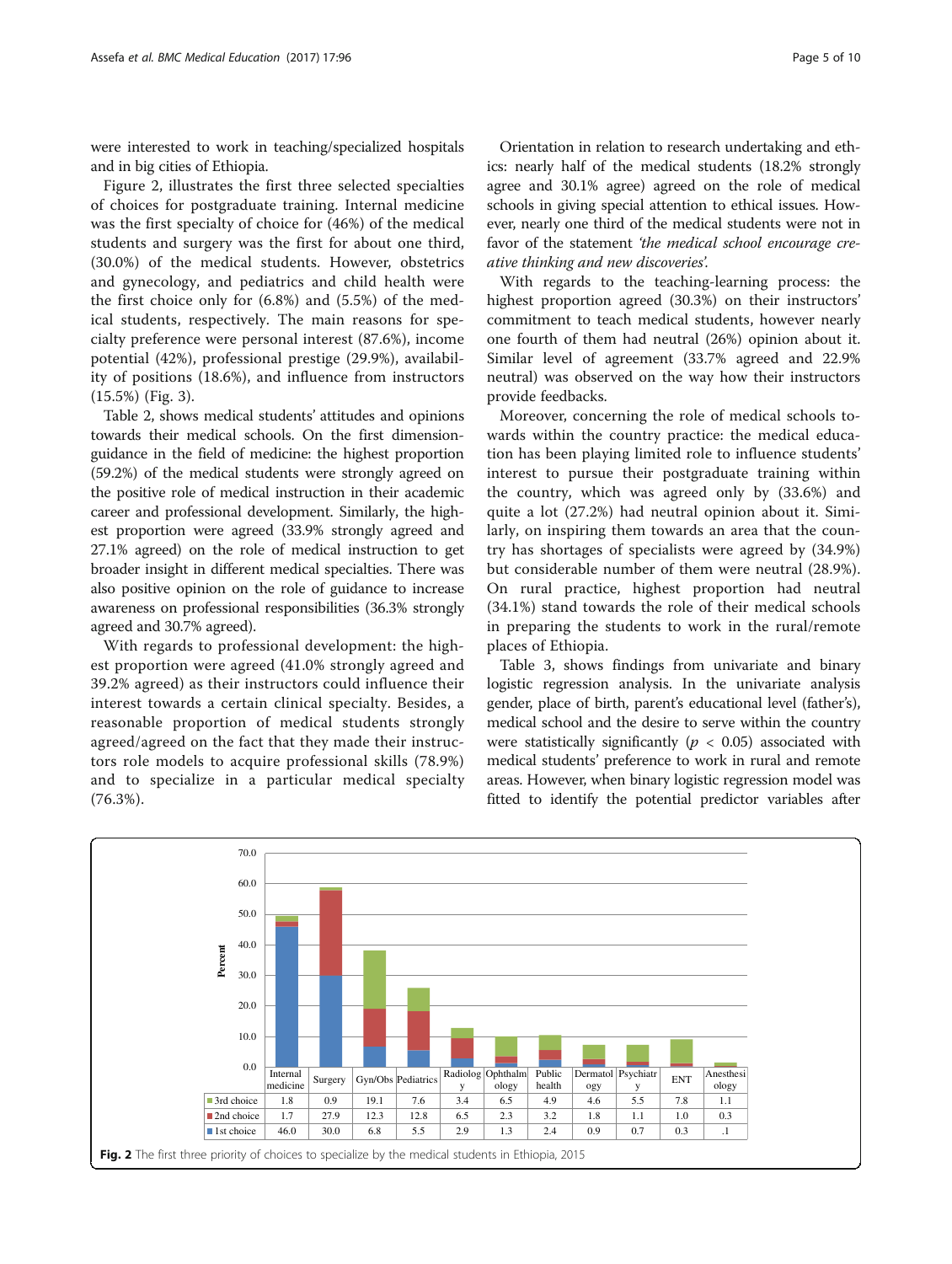<span id="page-5-0"></span>

controlling other variables, no statistical significant difference was observed in work place preference by parents' education ( $p > 0.05$ ). However, a significantly increased odds (AOR:1.55; 95%CI; 1.05,2.28) of intention to work in rural and remote places was found among male medical students than females. Similarly, those who were born in rural places have a significantly increased odds (AOR:1.52; 95%CI; 1.03, 2.25) of intention to work in rural and remote areas than those who were born in urban areas. Furthermore, there was significantly increased odds of intention to work in rural and remote places among the medical students of Addis Ababa University (AOR: 2.34, 95%CI; 1.64, 3.34) than the students in the other medical schools. And also the odds of intention to work in rural and remote places among those who had the desire to serve within the country was higher than their counterparts (AOR: 1.62, 95%CI; 1.18, 2.25).

# **Discussion**

This study generated evidences on medical students' career choices, role of medical education and their intention to work in rural and remote areas by involving senior medical students from six medical schools in Ethiopia as study participants. The majority of the medical students had the intention to practice in clinical/patient care settings. However, most want to practice in tertiary/teaching hospitals and the private sector than in general and primary hospitals, and also want to work in big cities. Internal medicine was the first cited career

choice to specialize by most students followed by surgery. Survey items used to examine the role of medical instruction which relate to physician workforce preparation had strong internal consistency.

The fact that the majority want to practice in large hospitals and urban centers might suggest preferring the place where alternative opportunities and better working environment is available over those these things are not available [[25\]](#page-8-0). The other possible explanation might be the existing medical education curriculum has limited role in preparing the students to serve in the rural places [[24, 26\]](#page-8-0) which rather leads to the choice of working in affluent communities [\[20](#page-8-0), [27](#page-8-0)]. In addition, this might imply that in spite of good supply in physician workforce, geographic variations and imbalanced distributions might remain a challenge in Ethiopia, since intrinsic motivation plays an important role in health workers' decision to work in the rural areas [\[28](#page-8-0)].

In human resources for health (HRH), skills mix is very essential. In the study, considerable size of the medical students was interested in very limited clinical areas to specialize (internal medicine, and surgery). Similarly, the need for proper career guidance for medical students in line with the national HRH needs was reported from Nigeria [\[29](#page-9-0)]. Their main reasons have also similarity with previous studies, which indicate the role of intellectual content, individual's competencies, anticipated income, job value, and influence from others on specialty choices [[30, 31\]](#page-9-0). In addition, this might be dependent on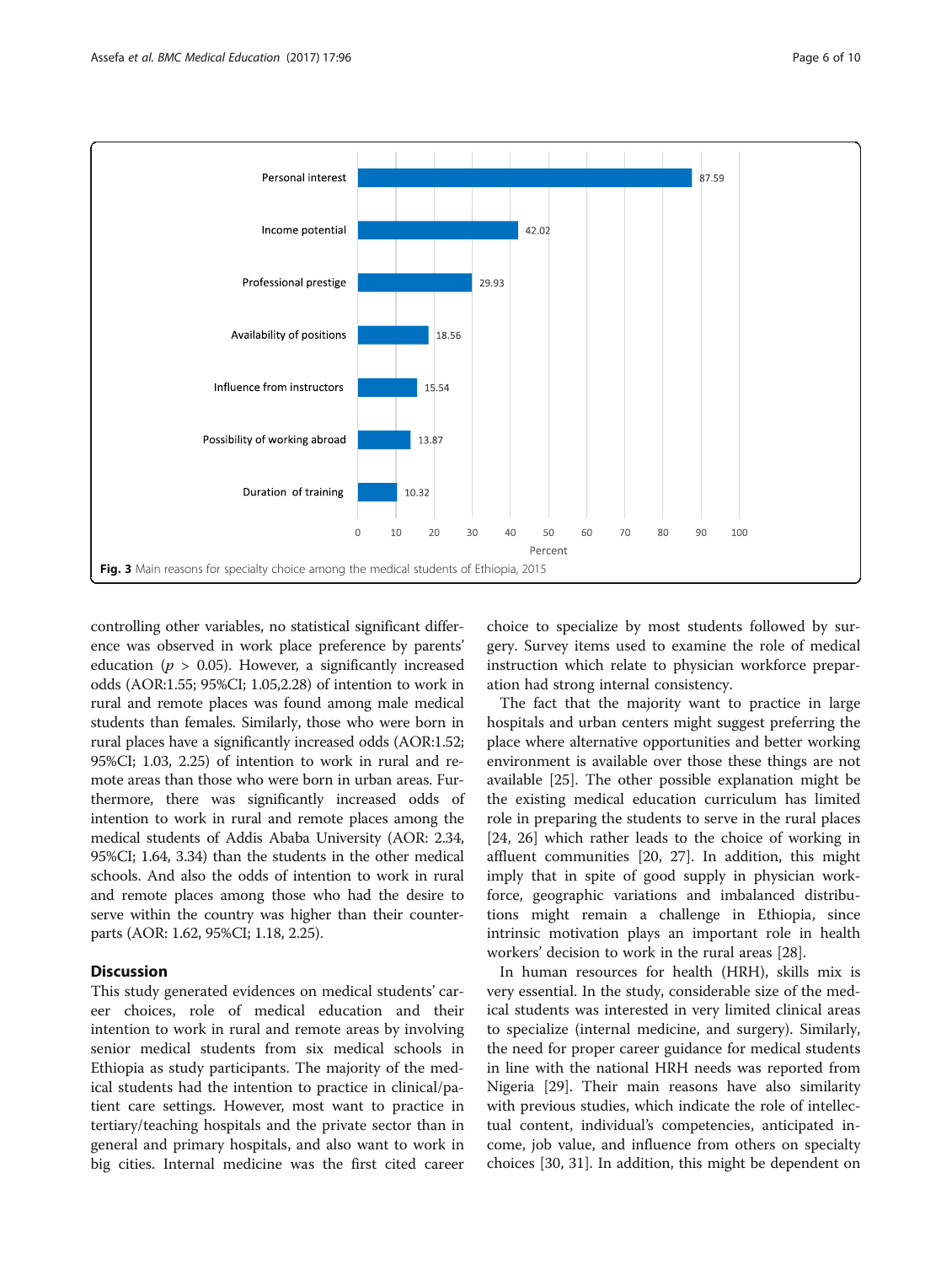# <span id="page-6-0"></span>Table 2 Medical students' attitudes towards medical instruction

| Statements on mentoring in field of medicine                                                                      | NO(%)      | St. Disagree<br>$No(\%)$ | Disagree<br>$No(\%)$ | Neutral<br>$No(\%)$ | Agree<br>$No(\%)$ | St. Agree<br>$No(\%)$ |
|-------------------------------------------------------------------------------------------------------------------|------------|--------------------------|----------------------|---------------------|-------------------|-----------------------|
| I. Guidance in field of medicine                                                                                  |            |                          |                      |                     |                   |                       |
| 1. Medical instruction plays an important role on medical<br>students' career choice and professional development | 903(94.2)  | 17(1.8)                  | 14(1.5)              | 54(5.6)             | 250(26.1)         | 568(59.2)             |
| 2. Medical instruction supports to reduce stress experience<br>to practice medicine                               | 768(80.1)  | 18(1.9)                  | 38(4.0)              | 92(9.6)             | 267(27.8)         | 353(36.8)             |
| 3. Medical instruction supports medical students to get<br>broader insight on various specialty areas             | 764(79.7)  | 24(2.5)                  | 35(3.6)              | 120(12.5)           | 260(27.1)         | 325(33.9)             |
| 4. Medical instruction increases medical students' awareness<br>on professional responsibilities                  | 711(80.4)  | 20(2.1)                  | 31(3.2)              | 78(8.1)             | 294(30.7)         | 348(36.3)             |
| Composite score                                                                                                   | 730(76.1)  |                          |                      |                     |                   |                       |
| II. Professional development                                                                                      |            |                          |                      |                     |                   |                       |
| 1. Mentoring stimulates medical students' interest towards<br>a certain clinical specialty area                   | 908(94.7)  | 12(1.3)                  | 22(2.3)              | 105(10.9)           | 376(39.2)         | 393(41.0)             |
| 2. Instructors serve as role model to obtain the required<br>professional skills                                  | 912(95.1)  | 18(1.9)                  | 23(2.4)              | 116(12.1)           | 378(39.4)         | 377(39.3)             |
| 3. Instructors serve as a role model to specialize in a<br>particular clinical specialty area                     | 900(93.8)  | 18(1.9)                  | 26(2.7)              | 125(13.0)           | 391(40.8)         | 340(35.5)             |
| Composite score                                                                                                   | 882(92)    |                          |                      |                     |                   |                       |
| III. Orientation on research undertaking and ethics                                                               |            |                          |                      |                     |                   |                       |
| 1. Here the medical school gives special attention on<br>ethical issues                                           | 902(94.1)  | 47(4.9)                  | 128(13.3)            | 263(27.4)           | 289(30.1)         | 175(18.2)             |
| 2. Medical instruction stimulate students' interest towards<br>research oriented careers                          | 880(91.8)  | 37(3.9)                  | 85(8.9)              | 249(26.0)           | 310(32.3)         | 199(20.8)             |
| 3. Teaching-learning process encourages creative thinking<br>and taking an active role in new discovery           | 911(95.0)  | 37(3.9)                  | 80(8.3)              | 219(22.8)           | 354(36.9)         | 221(23.0)             |
| Composite score                                                                                                   | 853(88.9)  |                          |                      |                     |                   |                       |
| The teaching-learning process                                                                                     |            |                          |                      |                     |                   |                       |
| 1. Instructors commit their time and energy on a regular<br>bases in teaching medical students                    | 899(93.7)  | 67(7.0)                  | 188(19.6)            | 249(26.0)           | 291(30.3)         | 104(10.8)             |
| 2. Provide feedback in constructive and caring manner                                                             | 894(93.2)  | 83(8.7)                  | 159(16.6)            | 220(22.9)           | 323(33.7)         | 109(11.4)             |
| 3. Non-judgmental and accepts individual differences                                                              | 897(93.5)  | 92(9.6)                  | 167(17.4)            | 246(25.7)           | 276(28.8)         | 116(12.1)             |
| 4. Mentoring help to enhance clinical skills and professionalism                                                  | 882 (92.0) | 51(5.3)                  | 95(9.9)              | 203(21.2)           | 343(35.8)         | 190(19.8)             |
| 5. Instructors assist medical students in developing professional<br>identity                                     | 886(92.4)  | 59(6.2)                  | 126(13.1)            | 250(26.1)           | 319(33.3)         | 132(13.8)             |
| Composite score                                                                                                   | 823(85.8)  |                          |                      |                     |                   |                       |
| IV. Orientation towards in country practice                                                                       |            |                          |                      |                     |                   |                       |
| 1. The process encourages the students' interest in pursuing<br>their career within country                       | 900(93.8)  | 47(4.9)                  | 100(10.4)            | 261(27.2)           | 322(33.6)         | 170(17.7)             |
| 2. The training encourage to pursuing a career in an areas<br>that country has shortages of qualified physicians  | 896(93.4)  | 39(4.1)                  | 99(10.3)             | 277(28.9)           | 335(34.9)         | 146(15.2)             |
| 3. Medical instruction encourages medical students to work<br>in the rural/distant part of the country            | 882(92.0)  | 50(5.2)                  | 144(15.0)            | 327(34.1)           | 222(23.1)         | 139(14.5)             |
| Composite score                                                                                                   | 871(90.8)  |                          |                      |                     |                   |                       |

medical education workforce composition, as most students were in favor of the statements on professional development (stimulating medical students' interest towards a certain clinical specialty, instructors serve as role models to obtain professional skills and to specialize in a particular clinical specialty). This might imply attentions need to be given for medical education workforce composition, faculty value and institutional culture in the medical schools [[8,](#page-8-0) [32](#page-9-0)].

The medical schools play important roles to influence students' attitudes in addition to other interrelated factors [[6, 7\]](#page-8-0). However, in this study, in spite of strong internal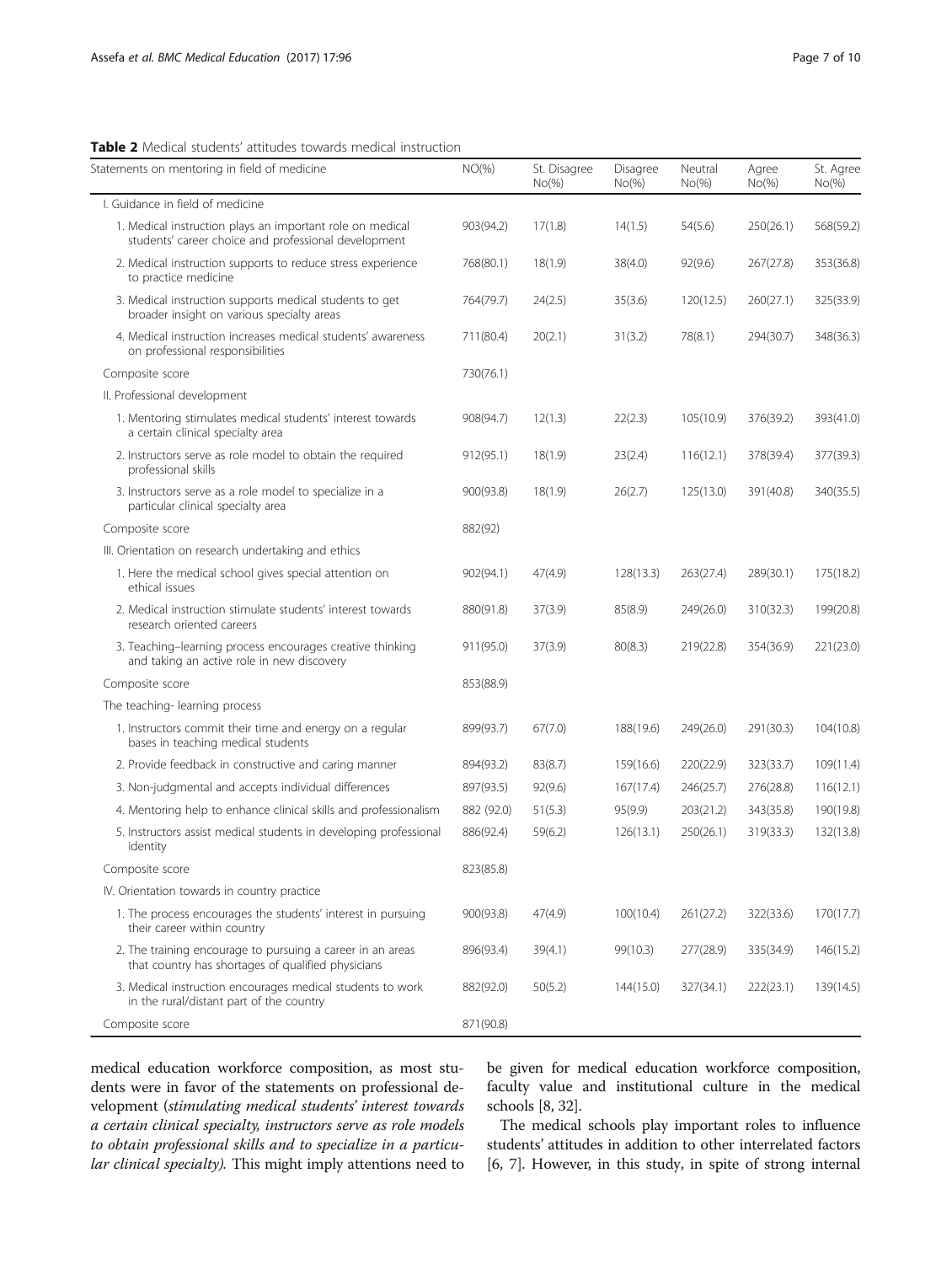<span id="page-7-0"></span>Table 3 Results of univariate and binary logistic regression for predictors of medical student's intention to work in rural and remote areas of Ethiopia  $(N = 784)$ 

| Predictor variables                |                                           | Intended place     |     | OR (95% CI)            | AOR (95% CI)           |  |
|------------------------------------|-------------------------------------------|--------------------|-----|------------------------|------------------------|--|
|                                    | Remote/Rural<br>$n = 397$<br>Female<br>89 | Urban<br>$n = 387$ |     |                        |                        |  |
| Gender                             |                                           |                    | 129 |                        |                        |  |
|                                    | Male                                      | 308                | 258 | $1.73(1.26, 2.38)$ *   | $1.55(1.05, 2.28)^{*}$ |  |
| Age in years                       | $>25$                                     | 177                | 168 |                        |                        |  |
|                                    | $\leq$ = 25                               | 219                | 219 | 0.95(0.71, 1.26)       | 0.96(0.68, 1.35)       |  |
| Place of birth                     | Urban                                     | 215                | 262 |                        |                        |  |
|                                    | Rural                                     | 162                | 106 | $1.86(1.37, 2.52)$ **  | $1.52(1.03, 2.25)^{*}$ |  |
| Parent education (of father)       | $>$ = 9th grade                           | 219                | 250 |                        |                        |  |
|                                    | <= 8th grade                              | 160                | 117 | $1.56(1.16, 2.10)^{*}$ | 1.14(0.77, 1.69)       |  |
| Year of study                      | Sixth (Final)                             | 145                | 166 |                        |                        |  |
|                                    | Fifth (C-II)                              | 251                | 221 | 1.3(0.98, 1.73)        | 1.10(0.77, 1.55)       |  |
| Medical school                     | Others                                    | 243                | 283 |                        |                        |  |
|                                    | AAU                                       | 152                | 100 | $1.77(1.31, 2.40)$ **  | $2.34(1.64, 3.34)$ **  |  |
| Desire to serve within the country | No                                        | 161                | 198 |                        |                        |  |
|                                    | Yes                                       | 221                | 172 | $1.58(1.19, 2.11)$ **  | $1.62(1.18, 2.25)^*$   |  |
| Intention to leave                 | High                                      | 249                | 263 |                        |                        |  |
|                                    | Low                                       | 119                | 106 | 0.84(0.62, 1.15)       | 0.91(0.64, 1.30)       |  |

 $*p$  < 0.001,  $*p$  < 0.05; OR: Odds ratio, AOR: Adjusted odds ratio; CI: confidence interval, AAU: Addis Ababa university

consistency (the items used to examine the role of instruction), the medical instruction was not influencing medical students' attitudes towards working in rural places. This might suggest the presence of limited attention in preparing them to work in rural and remote areas, which imply the needed attention in medical workforce preparation along with the rapid expansion in medical education, since most Ethiopians are rural dwellers.

Moreover, in the regression model: males, those born in rural areas, and those from AAU have an increased odds of preference to work in rural and remote areas. Similar findings are available in previous studies where gender, residence during high school, and parents' residence were found to be significantly associated with attitudes towards working in rural areas [\[25\]](#page-8-0). These findings might also indicate the need for strategic approaches in strengthening rural-based medical training to inspire medical students to work in rural and remote areas [[33\]](#page-9-0). Intensifying the desire to serve within the country can also potentially decrease the odds of working in urban areas.

# Limitation

One limitation of this study is behavioral intention might not be converted into practice by its very nature. In addition, this study did not include medical students from the private sector.

# Conclusion

In conclusion, majority of the medical students intend to practice in clinical/patient care settings. Nevertheless, a higher proportion of them intended to work in urban than the rural and remote locations, this might be an area of concern in medical workforce preparation and future direction. In addition, medical students' inclination towards very few clinical specialty areas might suggest the role of medical instruction and/or shortages of instructors in various clinical specialty areas.

Furthermore, the internal consistency of new survey items used to examine medical instruction might indicate the need for using context based evidences in dealing with health workforce preparation in addition to illustrating the existing limited medical schools' role in preparing students to work in rural and remote places. Therefore, the medical schools and the government of Ethiopia should give due consideration not only to equip the students with clinical skills but also to influence their attitudes to work in rural and remote locations and specialize in diverse clinical specialties.

# Additional file

[Additional file 1:](dx.doi.org/10.1186/s12909-017-0934-z) Questionnaires. (DOCX 40 kb)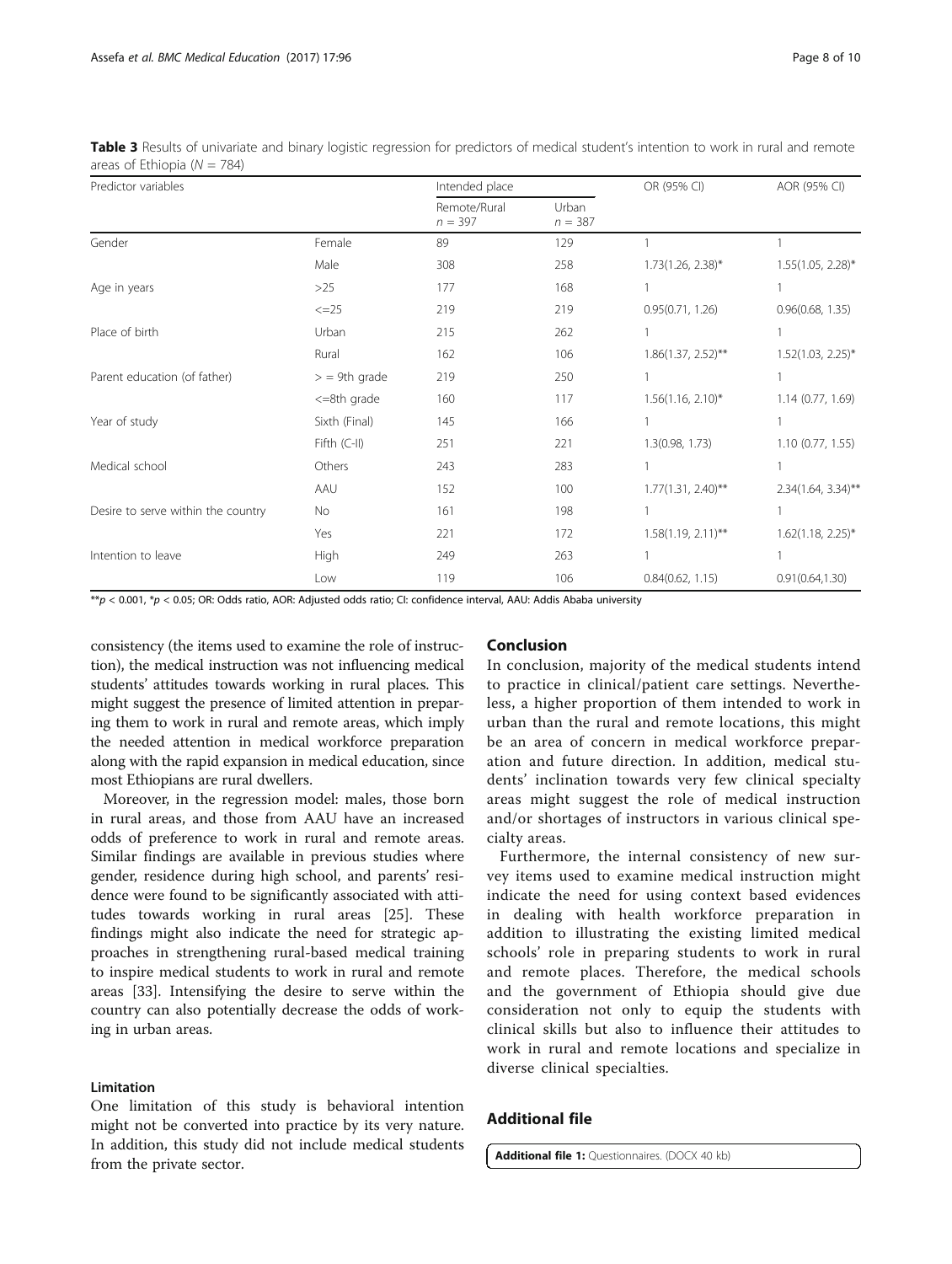## <span id="page-8-0"></span>Acknowledgments

Class/group representatives of C-II and intern students of the study medical schools and the medical schools deserve special thank and gratitude for their strong support in the data collection. Study participants were acknowledged for their time and willingness to participate in the study.

#### Funding

This research is financially supported by a funding from Medical Education Initiative Partnership (MEPI) project; Addis Ababa University, Ethiopia.

### Availability of data and materials

The dataset supporting the findings and the conclusions of this article are available.

#### Authors' contributions

TA conducted the study, statistical analysis, interpretation of the data and manuscript writing. DM supervised the study, interpretation of the data and report writing. WM supervised the study, assisted in data analysis and interpretation of the data and in manuscript writing. MD supervised the study, interpretation of the data and report writing. All authors were involved in drafting and manuscript revision. All authors read and approved the final manuscript.

## Authors' information

TA is a PhD candidate at school of public health, AAU. DM is a professor of health services and health policy at school of public health AAU, Editor-In-Chief for the Ethiopian Journal of Health Development and consultant with Federal Ministry of Health, Ethiopia. WM is assistant professor in the aforementioned school, statistician and a researcher. MD is associate professor in the school of medicine, AAU and pediatrics surgeon.

#### Competing interests

The authors declare that they have no competing interest.

#### Consent for publication

Not applicable.

#### Ethics approval and consent to participate

The study received permission from the Institutional Review Board (IRB) of the College of Health Sciences, Addis Ababa University (Protocol No.043/14/ Sph). The approval from AAU was also accepted for conducting the study in Haromaya, Hawassa, and M St. Paul's Millennium Medical College. In addition, ethical review boards of University of Gondar (Protocol No. R/C/S/ V/P 346/2015) and Mekelle University (Protocol No. ERC 0546/2015) have reviewed the proposal and gave additional ethical permissions to conduct the study in their respective universities. Informed consent was obtained from each study participant. No personal identifier was written during data collection and summary measures were used to interpret findings.

## Publisher's Note

Springer Nature remains neutral with regard to jurisdictional claims in published maps and institutional affiliations.

#### Author details

<sup>1</sup>School of Public Health, Addis Ababa University, PO Box 9086, Addis Ababa, Ethiopia. <sup>2</sup>School of Medicine, Addis Ababa University, PO Box 9086, Addis Ababa, Ethiopia.

## Received: 29 October 2016 Accepted: 21 May 2017 Published online: 30 May 2017

### References

- 1. World Health Organization. Working Together for Health. World Health Report 2006. Available from: [www.who.int/whr/2006/whr06\\_en.pdf](http://www.who.int/whr/2006/whr06_en.pdf). Accessed 9 Mar 2015.
- 2. World Health Organization. Global strategy on human resources for health: Workforce 2030. 2016. Available from: [http://www.who.int/hrh/resources/](http://www.who.int/hrh/resources/global_strategy_workforce2030_14_print.pdf) [global\\_strategy\\_workforce2030\\_14\\_print.pdf.](http://www.who.int/hrh/resources/global_strategy_workforce2030_14_print.pdf) Accessed 13 Sept 2016.
- 3. Chen CBE, Wassermann T, et al. A survey of sub-Saharan African medical schools. Human Resources for Health Hum Resour Health. 2012;10:4.
- 4. Derbew M, Animut N, Talib ZM, Mehtsun S, Hamburger EK. Ethiopian medical schools' rapid scale-up to support the Government's goal of universal coverage. Acad Med. 2014;89(8):40–4.
- 5. Agnes Soucat RS, Tedros Adhanom Ghebreyesus eds. The Labor Market for Health Workers in Africa: A New Look at the Crisis. World Bank. 2013. Available from: [https://openknowledge.worldbank.org/bitstream/handle/](https://openknowledge.worldbank.org/bitstream/handle/10986/13824/82557.pdf) [10986/13824/82557.pdf.](https://openknowledge.worldbank.org/bitstream/handle/10986/13824/82557.pdf) Accessed 29 Sept 2016.
- 6. Mann KV. Theoretical perspectives in medical education: past experience and future possibilities. Med Educ. 2011;45:60–8.
- 7. Humlum MK, Kleinjans KJ, Nielsen HS. An Economic Analysis of Identity and Career Choice. IZA Discussion Paper No. 3120. 2007. [http://ftp.iza.org/dp3120.pdf.](http://ftp.iza.org/dp3120.pdf)
- 8. Bland CJ, Meurer LN, Maldonado G. Determinants of primary care specialty choices: non-statistical meta-analysis of literatures. Acad Med. 1995;70:7.
- 9. Burack JH, Irby DM, Carline JD, Ambroyzy DM, Ellsbury K, Stritter FT. A study of medical students' specility-choice pathways: trying on possible selves. Acad Med. 1997;72:534–41.
- 10. Barry BO. Medical education in Ethiopia. Jornal of Medical Education. 1963;38:697–8.
- 11. Central Statistical Agency [Ethiopia] and ICF International. Ethiopia Mini Demographic and Health Survey 2014. Addis Ababa, Ethiopia. Available from: [https://www.unicef.org/ethiopia/Mini\\_DHS\\_2014\\_\\_Final\\_Report.pdf.](https://www.unicef.org/ethiopia/Mini_DHS_2014__Final_Report.pdf) Accessed 5 May 2016.
- 12. World Health Organization. The WHO Global Code of Practice on the International Recruitment of Health Personnel. 2010. Available from: [http://](http://www.who.int/hrh/migration/code/WHO_global_code_of_practice_EN.pdf) [www.who.int/hrh/migration/code/WHO\\_global\\_code\\_of\\_practice\\_EN.pdf.](http://www.who.int/hrh/migration/code/WHO_global_code_of_practice_EN.pdf) Accessed 13 Oct 2015.
- 13. Mariam DH. Brief overview of the literature relevant to Human Resources for Health (HRH) in Ethiopia. Ethiop. J. Health Dev. 2013;27(Special Issue 1):1-5.
- 14. Geresu T, Shiferaw M, Mitike G, Mariam DH. A brief review of the draft human resources for health strategic plan, Ethiopia; 2009-2020. Ethiop. J. Health Dev. 2013;27(Special Issue 1):41-48.
- 15. Wakgari D, Aklilu A. Attitudes of undergraduate medical students of Addis Ababa University towards medical practice and migration, Ethiopia. BMC Medical Education. 2012;12: 68.
- 16. Berhan Y. A special issue on medical doctors profi le in Ethiopia production, Atrition and retention. Ethiop Med J. 2008;46(Suppl 1):1–77.
- 17. Chen L, Evans T, Anand S, Boufford JI, Brown H, Chowdhury M, et al. Human resources for health: overcoming the crisis. The Lancet. 2004;364(9449): Abstract, p1984–1990
- 18. Querido SJ, Vergouw, D., Wigersma, L., Batenburg, R.S., de Rond, M.E.J.,Ten Cate, O.T.J. Dynamics of career choice among students in undergraduate medical courses. A BEME systematic review: BEME Guide No. 33. Medical Teacher: 2016;38(1), 18-29.
- 19. Forcier MB, Simoens S, Giuffrida A. Impact, regulation and health policy implications of physician migration in OECD countries. Hum Resour Health. 2004;2(1):12.
- 20. Sheikh A, Naqvi SH, Sheikh K, Bandukda MY. Physician migration at its roots: a study on the factors contributing towards a career choice abroad among students at a medical school in Pakistan. Global Health. 2012;8(43):1744- 8603.
- 21. Rourke J. How can medical schools contribute to the education, recruitment and retention of rural physicians in their region? Bulletin of the World Health Organization. 2010;88(5):395-396.
- 22. Federal Ministry of Education. Education Statistics Annual Abstract, 2007 E.C. (2014/15). June/July 2016. Available from: [www.moe.gov.et/-/education](http://www.moe.gov.et/-/education-statistics-annual-abstract-2007-e-c)[statistics-annual-abstract-2007-e-c](http://www.moe.gov.et/-/education-statistics-annual-abstract-2007-e-c). Accessed September 2016.
- 23. Bezuidenhout MM, Joubert G, Hiemstra LA, Stuwig M. Reasons for doctor migration from South Africa. SA Fam Pract. 2009;51(3):211–5.
- 24. Vanasse A., Scott S., Courteau J., Orzanco G. Canadian family physicians' intentions to migrate Associated factors Can Fam Physician. 2009;55:396-340.
- 25. Chuenkongkaew WL, Negandhi H, Lumbiganon P, Wang W, Mahmud K, Cuong PV. Attitude towards working in rural area and self-assessment of competencies in last year medical students: a survey of five countries in Asia. BMC Medical Education. 2016;16:238.
- 26. Goertzen J. Recruitment and retention of rural family physicians. Can Fam Physician. 2005;51:1181–3.
- 27. Hauer EK, Durning JS, Kernan NW, Fagan JM, Mintz M, O'Sullivan PS, et al. Factors associated with medical students' career choices regarding internal medicine. JAMA. 2008;300(10):1154–64.
- 28. Pieter S, Jose G, Gunilla P, Tomas L, Jean D, Kidanu A. Who wants to work in a rural health post? The role of intrinsic motivation, rural background and